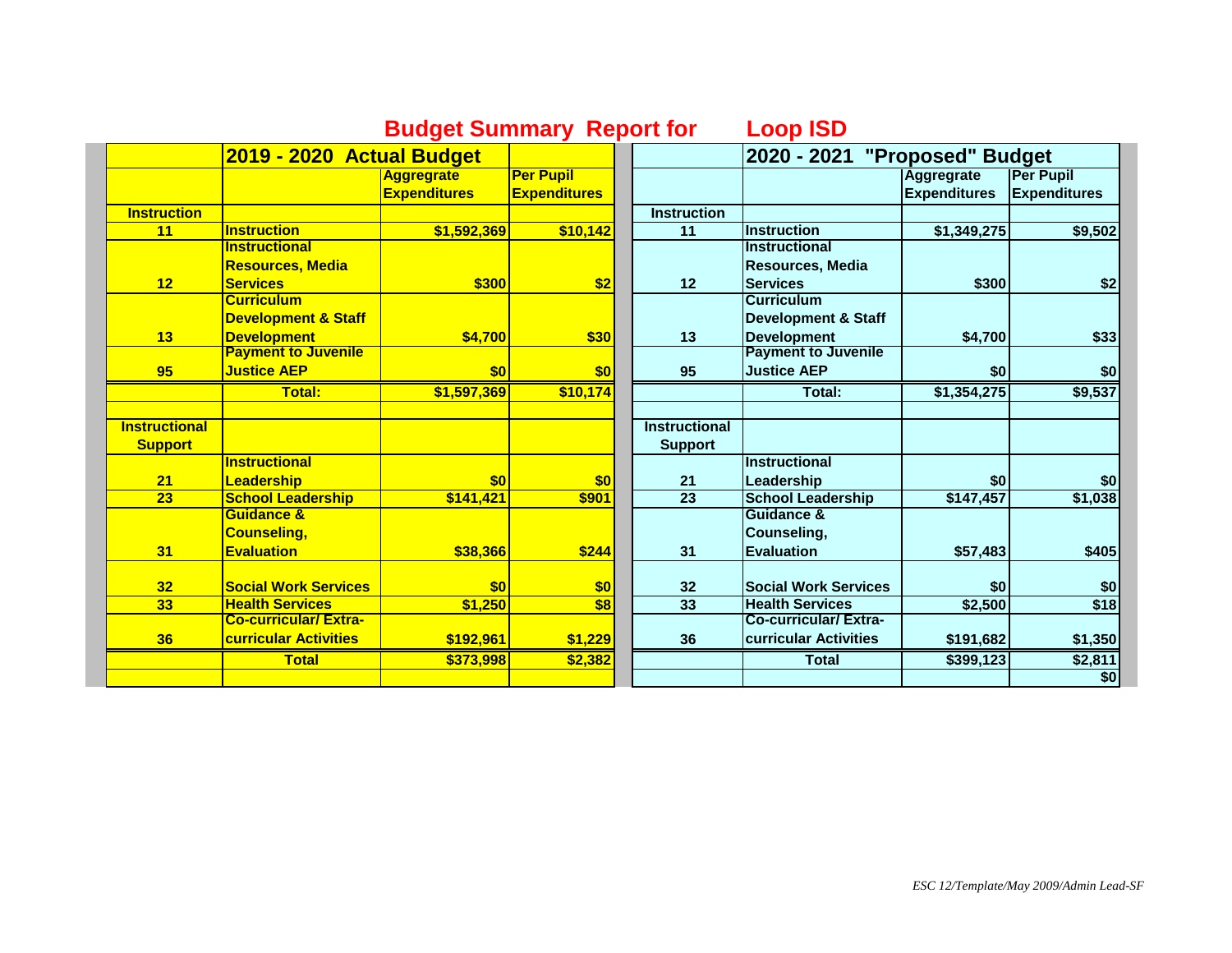|                                                                                                                                                                                                                                             |                                                                                                      |                      | <b>Central</b>                                            |                                                                                                                                                                                                                           |                                                                                                     | \$0                               |
|---------------------------------------------------------------------------------------------------------------------------------------------------------------------------------------------------------------------------------------------|------------------------------------------------------------------------------------------------------|----------------------|-----------------------------------------------------------|---------------------------------------------------------------------------------------------------------------------------------------------------------------------------------------------------------------------------|-----------------------------------------------------------------------------------------------------|-----------------------------------|
| General                                                                                                                                                                                                                                     |                                                                                                      |                      |                                                           | General                                                                                                                                                                                                                   |                                                                                                     |                                   |
| <b>Administration</b>                                                                                                                                                                                                                       | \$247,518                                                                                            | \$1,577              | 41                                                        | <b>Administration</b>                                                                                                                                                                                                     | \$248,704                                                                                           | \$1,751                           |
| publish all statutorily<br><b>required public</b><br>notices in the<br>newspaper by the<br><b>school district or their</b><br>representatives.                                                                                              | \$500                                                                                                | \$3                  | 41<br><b>Publish</b><br><b>Required</b><br><b>Notices</b> | publish all statutorily<br>required public<br>notices in the<br>newspaper by the<br>school district or their<br>representatives.                                                                                          | \$500                                                                                               | \$4                               |
| <b>Expenditures for</b><br>"directly or indirectly<br>influencing or<br>attempy to influence<br>the outcome of<br><b>legislation or</b><br>administrative action<br><u>las those terms are</u><br>defined in Section<br>305.002, Government |                                                                                                      |                      | 41                                                        | <b>Expenditures for</b><br>"directly or indirectly<br>influencing or attempy<br>to influence the<br>outcome of legislation<br>or administrative<br>action as those terms<br>are defined in Section<br>305.002, Government |                                                                                                     | \$21                              |
|                                                                                                                                                                                                                                             |                                                                                                      |                      |                                                           |                                                                                                                                                                                                                           |                                                                                                     | \$1,776                           |
|                                                                                                                                                                                                                                             |                                                                                                      |                      | <b>District</b><br><b>Operations</b>                      |                                                                                                                                                                                                                           |                                                                                                     |                                   |
| <b>Operations</b>                                                                                                                                                                                                                           | \$395,310                                                                                            | \$2,518              | 51                                                        | <b>Operations</b>                                                                                                                                                                                                         | \$410,116                                                                                           | \$2,888                           |
| <b>Monitoring</b>                                                                                                                                                                                                                           | \$9,420                                                                                              | \$60                 | 52                                                        | <b>Monitoring</b>                                                                                                                                                                                                         | \$12,720                                                                                            | \$90                              |
| <b>Data Processing</b>                                                                                                                                                                                                                      | \$125,807                                                                                            | \$801                |                                                           | <b>Data Processing</b>                                                                                                                                                                                                    | \$137,216                                                                                           | \$966                             |
| <b>Student</b>                                                                                                                                                                                                                              |                                                                                                      |                      |                                                           | <b>Student</b>                                                                                                                                                                                                            |                                                                                                     |                                   |
| <b>Transportation</b>                                                                                                                                                                                                                       | \$91,770                                                                                             | \$585                | 34                                                        | <b>Transportation</b>                                                                                                                                                                                                     | \$93,591                                                                                            | \$659                             |
| <b>Food Services</b>                                                                                                                                                                                                                        | \$162,505                                                                                            | \$1,035              | $\overline{35}$                                           | <b>Food Services</b>                                                                                                                                                                                                      |                                                                                                     | \$1,148                           |
| <b>Total:</b>                                                                                                                                                                                                                               | \$784.812                                                                                            | \$4,999              |                                                           | Total:                                                                                                                                                                                                                    | \$816,693                                                                                           | \$5,751                           |
|                                                                                                                                                                                                                                             |                                                                                                      |                      | <b>Debt Service</b>                                       |                                                                                                                                                                                                                           |                                                                                                     |                                   |
|                                                                                                                                                                                                                                             |                                                                                                      |                      |                                                           | <b>Debt Service</b>                                                                                                                                                                                                       | \$361,100                                                                                           | \$2,543                           |
|                                                                                                                                                                                                                                             | <b>Experientures to</b><br>Code."<br>Total:<br><b>Plant Maintenance &amp;</b><br><b>Security and</b> | \$3,000<br>\$251,018 | \$19<br>\$1,599                                           | <b>Administration</b><br>Lobbying<br>$\overline{53}$<br><b>Debt Service</b><br>\$363,050<br>71<br>\$2,312                                                                                                                 | <b>Expenantures to</b><br>Code."<br>Total:<br><b>Plant Maintenance &amp;</b><br><b>Security and</b> | \$3,000<br>\$252,204<br>\$163,050 |